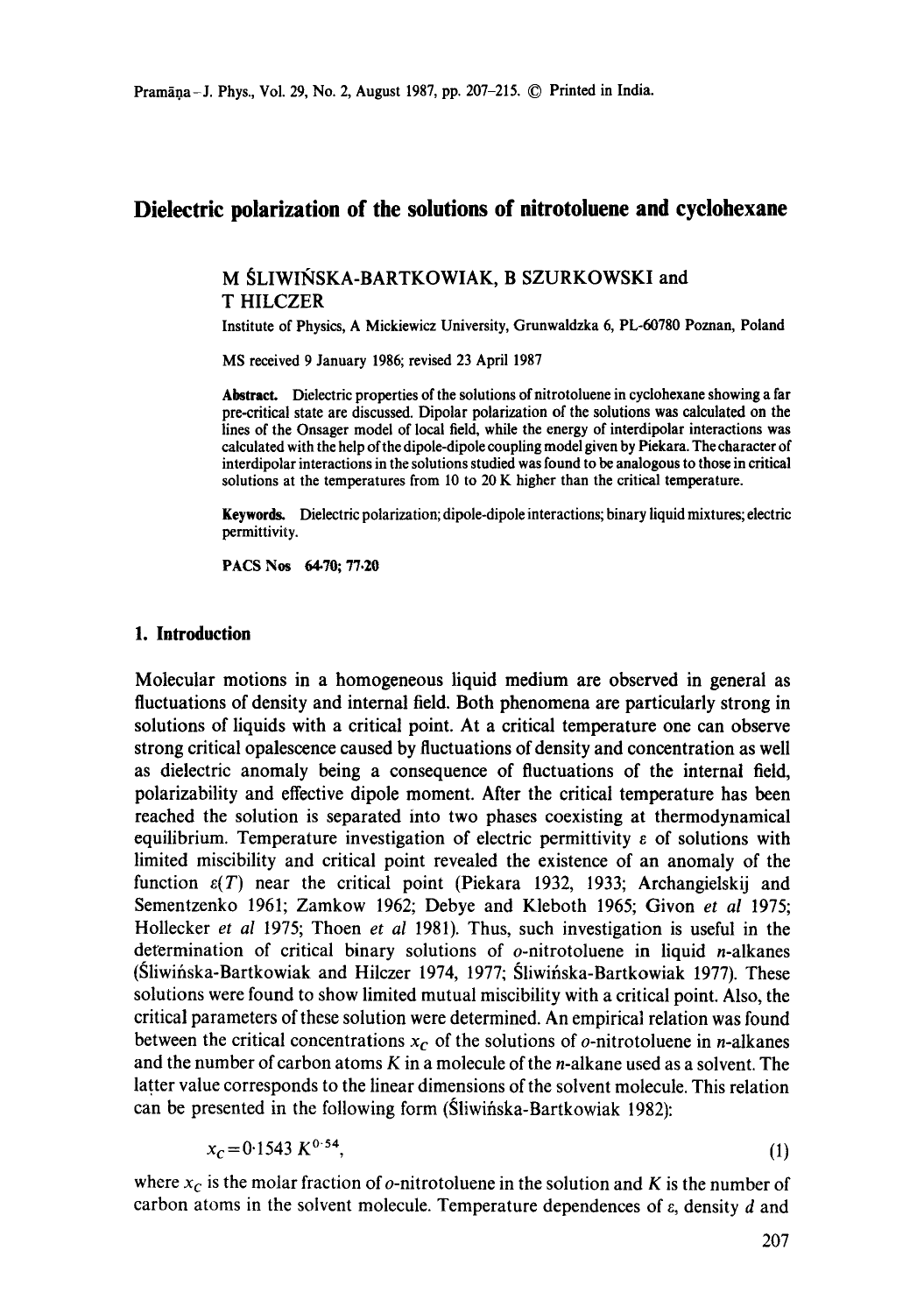light refractive index n obtained for the above solutions allowed to determine the most important kind of interaction between the molecules of a dipole liquid in these solutions (Sliwifiska-Bartkowiak 1978). Applying the model of dipole-dipole coupling given by Piekara (1939) and Piekara and Kielich (1958) the correlation factor of polarization was estimated according to:

$$
R_P = 1 \pm L(y),\tag{2}
$$

here  $L(y)$  is the Langevin function:

$$
L(y) = \operatorname{ctg} h y - 1/y,\tag{3}
$$

 $y = W/kT$  is a measure of energy of coupling between a given dipole and the nearest dipole in the environment,  $k$  is the Boltzmann constant and  $T$  the temperature. The plus sign refers to the interactions as a result of which two neighbouring dipoles tend to be coupled in parallel and the minus refers to the case when the dipoles tend to be coupled in antiparallel. The factor  $R_p$  can be found experimentally from:

$$
R_P = P^{\rm or}/P_g^{\rm or} \tag{4}
$$

where  $P^{\text{or}}$  is the dielectric polarization of a dipole in gaseous phase;  $P^{\text{or}}$  is the orientational part of the total polarization of  $P_{12}$  of solution, which in Onsager approximation of local field is as follows:

$$
Por = [P12 - (1 - x2)g1P1def - x2g2def]/x2g22.
$$
 (5)

The index "1" refers to the parameters of nonpolar solvent while the index "2" refers to the dipolar liquid;

$$
g = [(n2+2)/3][(2\varepsilon12-1)/(2\varepsilon12+n2)],
$$
\n(6)

where *n* is the light refractive index of the liquid,  $\varepsilon_{12}$  the electric permittivity of the solution and  $x$  the molar fraction of the liquid in the solution. The deformation polarization is given by the Lorentz-Lorenz relation:

$$
P^{\text{def}} = \left[ (n^2 - 1)/(n^2 + 2) \right] (M/d), \tag{7}
$$

where  $d$  is the density of the liquid and  $M$  its molecular mass.

The correlation factor  $R_p$  estimated from the above relations for solutions of  $o$ nitrotoluene in n-alkanes was found to take the lowest possible value for the critical concentrations of these systems. This proved the existence of the strongest antiparallel dipole-dipole coupling within these ranges of concentrations observed at temperatures high above the critical one (Sliwinska-Bartkowiak 1978).

The presence of specific intermolecular interactions in the vicinity of critical concentrations in temperatures above  $T_c$  was also confirmed by other methods. Investigations of viscosity, light scattering or nonlinear dielectric effect (NDE) i.e. changes in permittivity  $\Delta \varepsilon$  in a strong electric field, prove that all these phenomena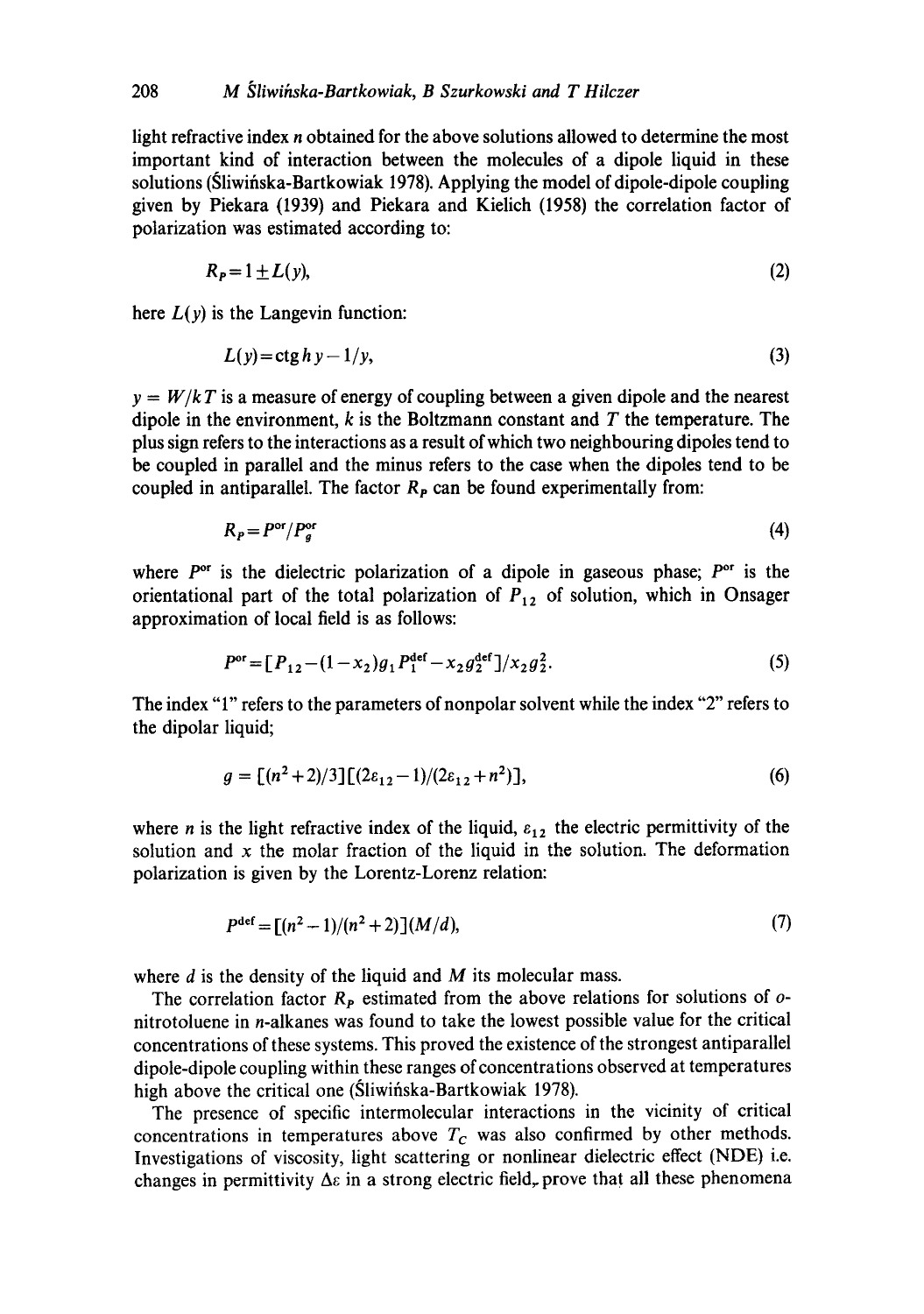show anomalous behaviour at temperatures higher by 20–40 K than  $T_c$  (Fechner 1968; Pyżuk and Zboiński 1977; Małecki and Zioło 1978; Zboiński et al 1979). Thus, intermolecular interactions leading to phase separation phenomenon can be revealed at temperatures considerably higher than *Tc.* 

This fact enabled the interpretation of anomalous behaviour of NDE typical for critical solutions, which was observed for solutions of m-nitrotoluene with n-alkanes in spite of the fact that they do not show phase separation phenomenon (Sliwingska-Bartkowiak *et a11981;* 1983). NDE anomalies typical for critical solutions are found to occur in the solutions under investigation within the concentration ranges that fulfil equation (1). Cooling of the solution leads to an increase in anomalous NDE values in the vicinity of these concentrations till the moment the solutions solidify in a homogeneous phase. Thus, we may conclude the *m*-nitrotoluene solutions with *n*alkanes are a group of solutions in which a far pre-critical effect is observed. That is intermolecular interactions in these solutions are characteristic for critical solutions and occur at temperatures significantly higher than  $T_c$  (Sliwinska-Bartkowiak in press).

A dependence of the critical concentrations and the concentrations at which a far pre-critical effect has been observed in  $o$ - and m-nitrotoluene solutions in n-alkanes on the linear dimensions of the solvent molecules suggested the necessity to investigate the solutions of  $o$ - and *m*-nitrotoluene in cycloalkanes.

Temperature investigation of NDE of these solutions has revealed NDE anomalies characteristic for critical solutions at temperatures considerably higher than *Tc*  (Sliwińska-Bartkowiak 1984). However, the solutions of both  $o$ - and m-nitrotoluene in cycloalkanes did not show the phase separation phenomenon. Their behaviour was analogous to that for the solutions of dipolar liquids:  $o$ - and *m*-nitrotoluene in *n*alkanes.

## **2. Experimental**

For the solutions of dipolar liquids:  $o$ - and *m*-nitrotoluene in cyclohexane the temperature dependence of electric permittivity  $\varepsilon$ , light refractive index n and density d were measured throughout the whole concentration range,  $\varepsilon$  was measured by an automatic càpacity bridge (E-315A of "Metronix" Poland) at a frequency of 1 kHz. The measuring condenser was thermostated using a cryostat (MK-70) with an accuracy of  $0.1^\circ$ . The accuracy of the capacity measurements was  $10^{-15}$  F and the maximum error was within 0.5% of the measured value. Light refractive index was determined by a Pulfrich refractometer for sodium line  $\lambda = 589.9$  nm. The temperature of the measuring cell was stabilized to within  $0.1^{\circ}$ . The accuracy of light refractive index was  $1 \cdot 10^{-4}$ .

Density was measured by a quartz pycnometer placed in a thermostating vessel connected with a cryostat. The accuracy of the temperature read-out was 0.1 °, and the accuracy of density measurement was within 0.1% of the measured value.

The liquid to be studied  $o$ - and m-nitrotoluene (made in Belgium) were distilled twice under increased pressure, then dried over  $Al_2O_3$  and before measurement they were directly centrifuged. The electric conductivity of the purified liquids was about  $10^{-10} \Omega$ ,  $^{-1}$  m  $^{-1}$ . The conductivity of cyclohexane (made in USSR) which was also distilled twice was about  $10^{-15} \Omega^{-1}$  m<sup>-1</sup>.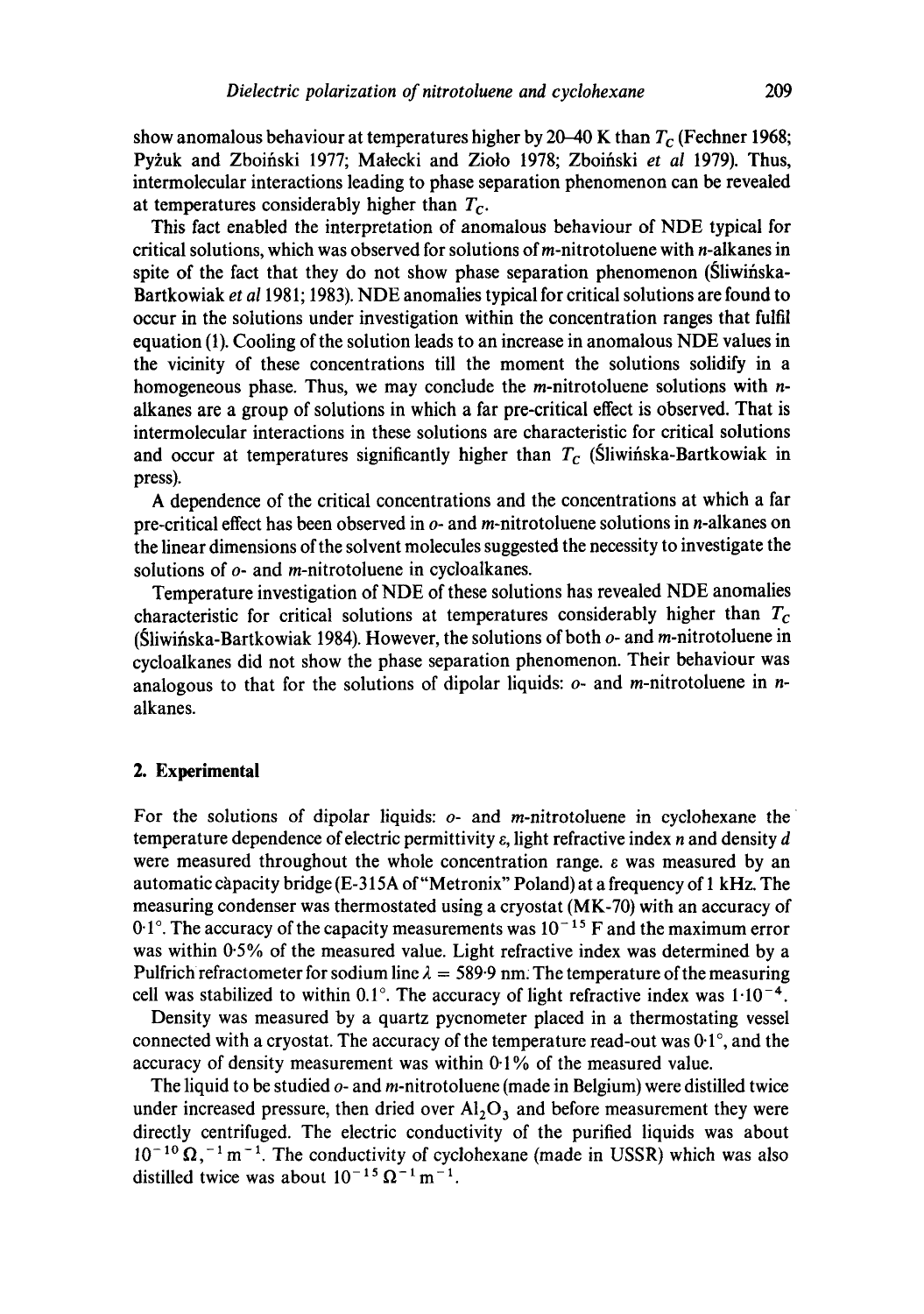### **3. Results and discussion**

Electric permittivity  $\varepsilon$  of  $o$ - and m-nitrotoluene solutions in cyclohexane has been studied in the whole concentration range and for temperatures ranging from 283 to 313 K. The concentration  $x_2$  is given in a molar fraction of dipole liquid in cyclohexane. Figures 1a and 1b present  $\varepsilon$  vs  $x_2$  for both the systems at various temperatures. In the temperature range studied no anomalies in  $\varepsilon(T)$  were observed. Below 283 K the solutions solidify.

The relative temperature coefficient of electric permittivity  $\eta = (1/\varepsilon)(\Delta \varepsilon/\Delta T)_{P}$  was determined for each concentration of both systems studied at 294 K, taking  $\Delta T = 0.5$  K. Since the maximum error was determined to be about 10% we could only estimate a tendency of behaviour of  $\eta$  as a function of concentration. Figure 2 shows  $\eta$ vs  $x_2$  for both systems studied and a local minimum of this function is observed in both cases at about  $x_2 \sim 0.29$ . This suggests that in the vicinity of this concentration the destructive influence of the temperature on the ordering effect of the electric field is the weakest, therefore the intermolecular interactions are the strongest. The character of the concentration dependence of the coefficient  $\eta$  is similar as in the case of systems showing limited miscibility with a critical point.

Investigations performed on  $o$ -nitrotoluene solutions with some *n*-alkanes have shown that in the vicinity of the critical concentrations a local minimum in this function occurs, which is also observed as a minimum in the relative temperature coefficient of dipole polarization  $(1/P_{\text{or}})(\Delta P_{\text{or}}/\Delta T)$  vs concentration (Sliwińska-Bartkowiak 1978) again near the critical concentrations of these solutions.

A similar character of the dependence of  $\eta$  on  $x_2$  has also been observed for other critical solutions. For the system nitrobenzene-hexane which has the following critical parameters  $T_c = 289.4 \text{ K}$  and  $x_c = 0.427$ , the temperature coefficient of electric permittivity in the space of  $(x_2, \eta, T)$  is presented in figure 3. A clear minimum in this coefficient is seen in the vicinity of  $x_2 = 0.43$ , which becomes deeper as T tends to  $T_c$ . However, this minimum is also visible at the temperatures higher by about 10 K than  $T_c$ . Similar dependences have also been observed in other critical systems.

On the other hand, no minima in  $\eta$  versus concentration, characteristic for critical concentrations, were found for solutions which do not show phase separations in the whole temperature range. Figure 4 presents the dependence of  $\eta$  on  $x_2$  concentration for the solutions of bromobenzene with heptane. As seen in figure 4 there are no concentration ranges within which the function would reach a minimum. Thus we may conclude that the existence of concentration ranges of a particular structure characteristic for critical concentrations is also revealed as an anomaly in  $\eta$  versus concentration and in temperatures relatively far from *Tc.* 

The dependence  $\eta$  vs  $x_2$  observed in the solutions presented in figure 2 which are similar to those obtained for critical solutions, suggests that the intermolecular interactions in the vicinity of  $x_2 \sim 0.29$  may be similar to those characteristic for critical solutions in the temperatures higher than *Tc.* 

In order to estimate the character of the interactions the orientation polarization  $P_{\text{or}}$ as well as the correlation factors of the orientation polarization  $R_p$  in these solutions were determined on the lines of the Onsager model of the local field.

The temperature and concentration dependences of orientation polarization  $P_{\text{or}}$ were obtained from relation (5). Figures 5a and 5b present isotherms of  $P_{\text{or}}$  vs concentration for  $o$ - and *m*-nitrotoluene solutions in cyclohexane. As seen from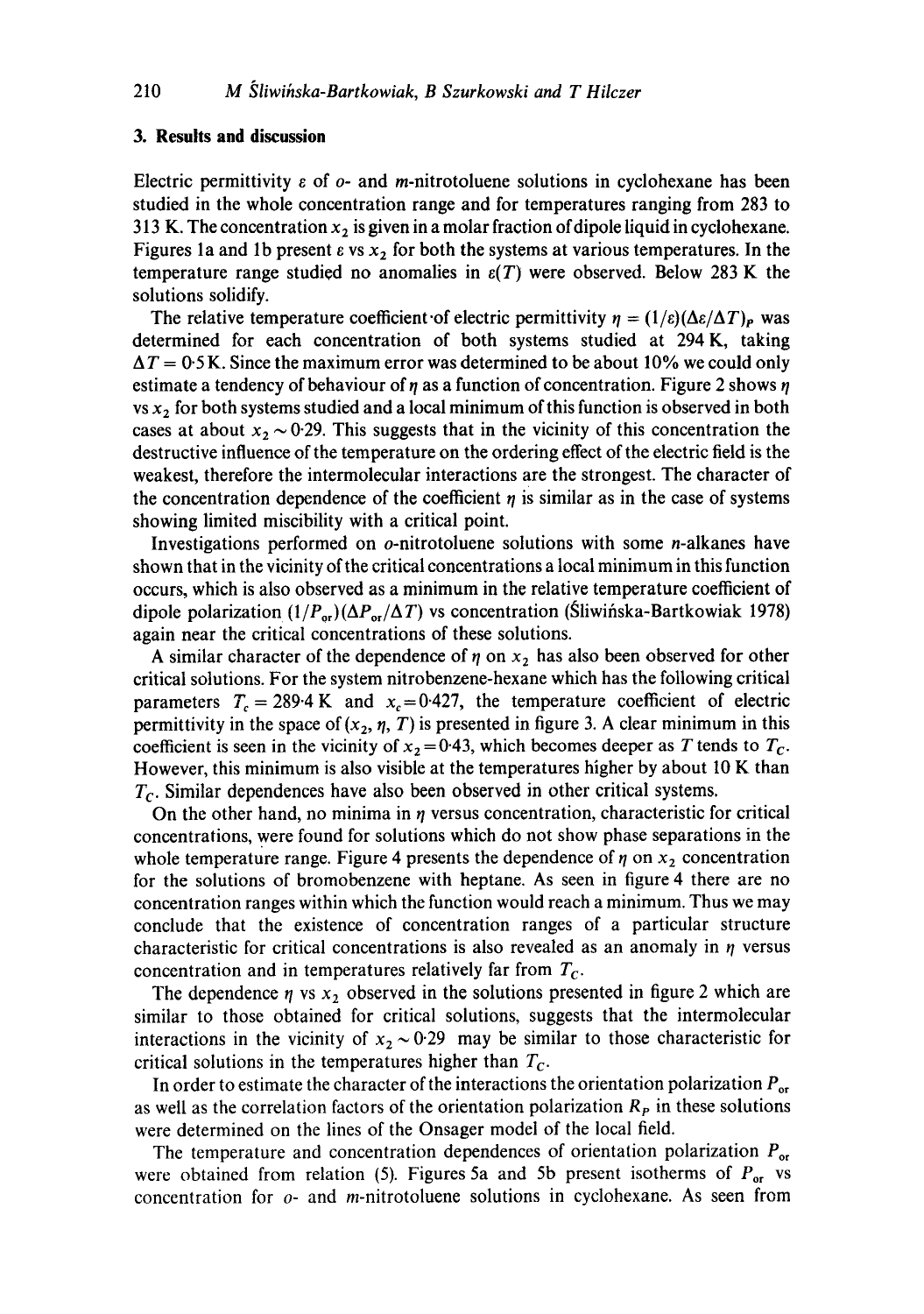

Figure 1a. Electric permittivity vs concentration for the system o-nitrotoluene-cyclohexane at various temperatures.



Figure 1b. Electric permittivity vs concentration for the system m-nitrotoluene-cyclohexane at various temperatures.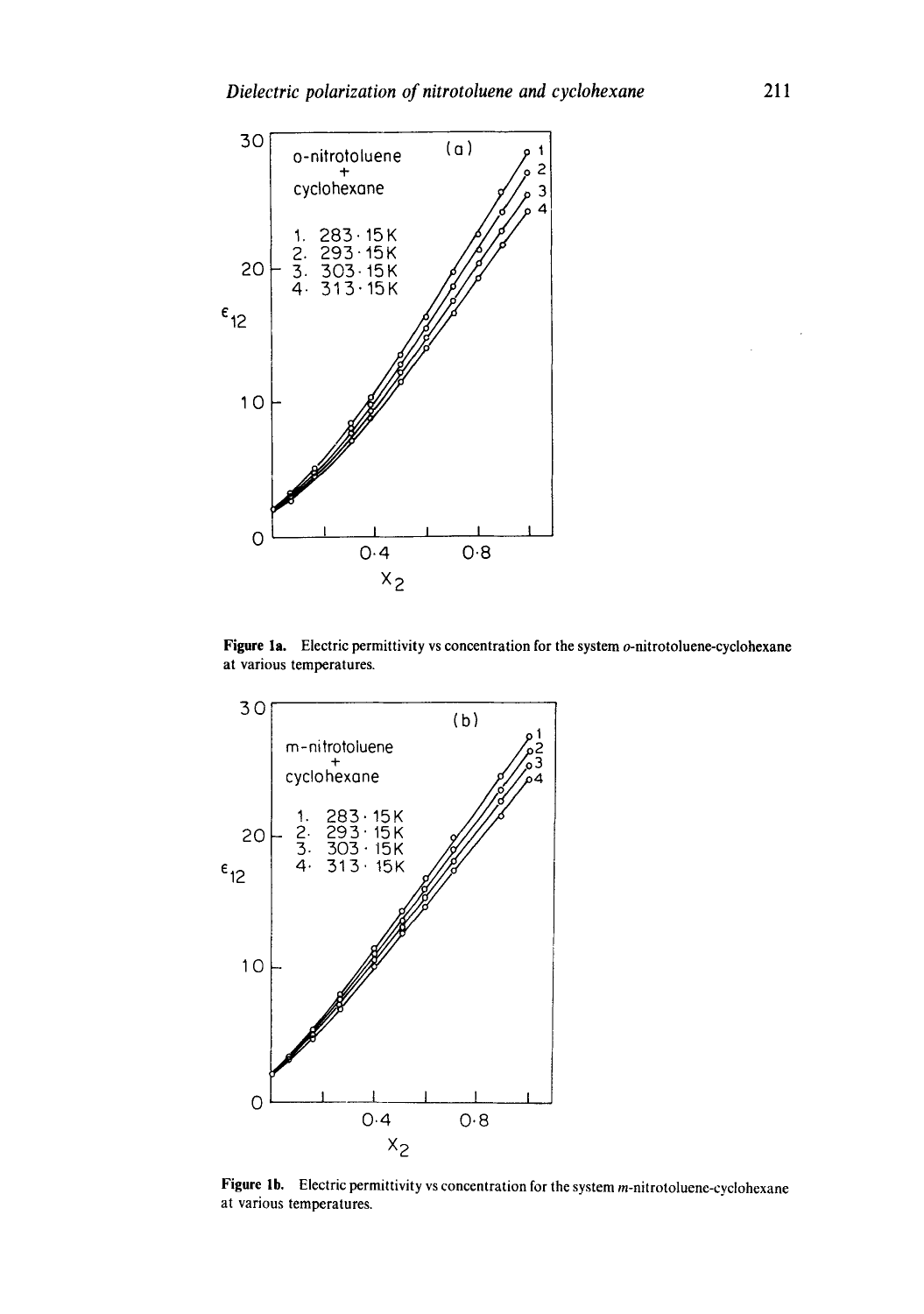

**Figure 2. Temperature coefficient of electric permittivity vs concentration for the system** oand **m-nitrotoluene in cyclohexane.** 



Figure 3. Temperature coefficient of electric permittivity vs concentration and temperature **for the system nitrobenzene-hexane.** 

figures 5a, b the character of the dependences is similar for the two systems;  $P_{\text{or}}$  is **inversely proportional to the temperature.** 

In the vicinity of  $x_2 \sim 0.29$  the minima in  $P_{\text{or}}(x_2)$  appear which point to the existence **of the strongest intermolecular interaction between the molecules of the dipolar liquid in this concentration range.** 

**Assuming the model given by Piekara (1939) where only the interaction between the**  two nearest dipolar molecules is taken into account, R<sub>p</sub> values were calculated from equation (4) for both systems studied. Figure 6 presents  $R<sub>P</sub>$  vs concentration **at 298 K determined for o- and m-nitrotoluene solutions in cyclohexane. The**  fact that the function  $R_P(x_2)$  reaches the minimum in the vicinity of  $x_2 \sim 0.29$  and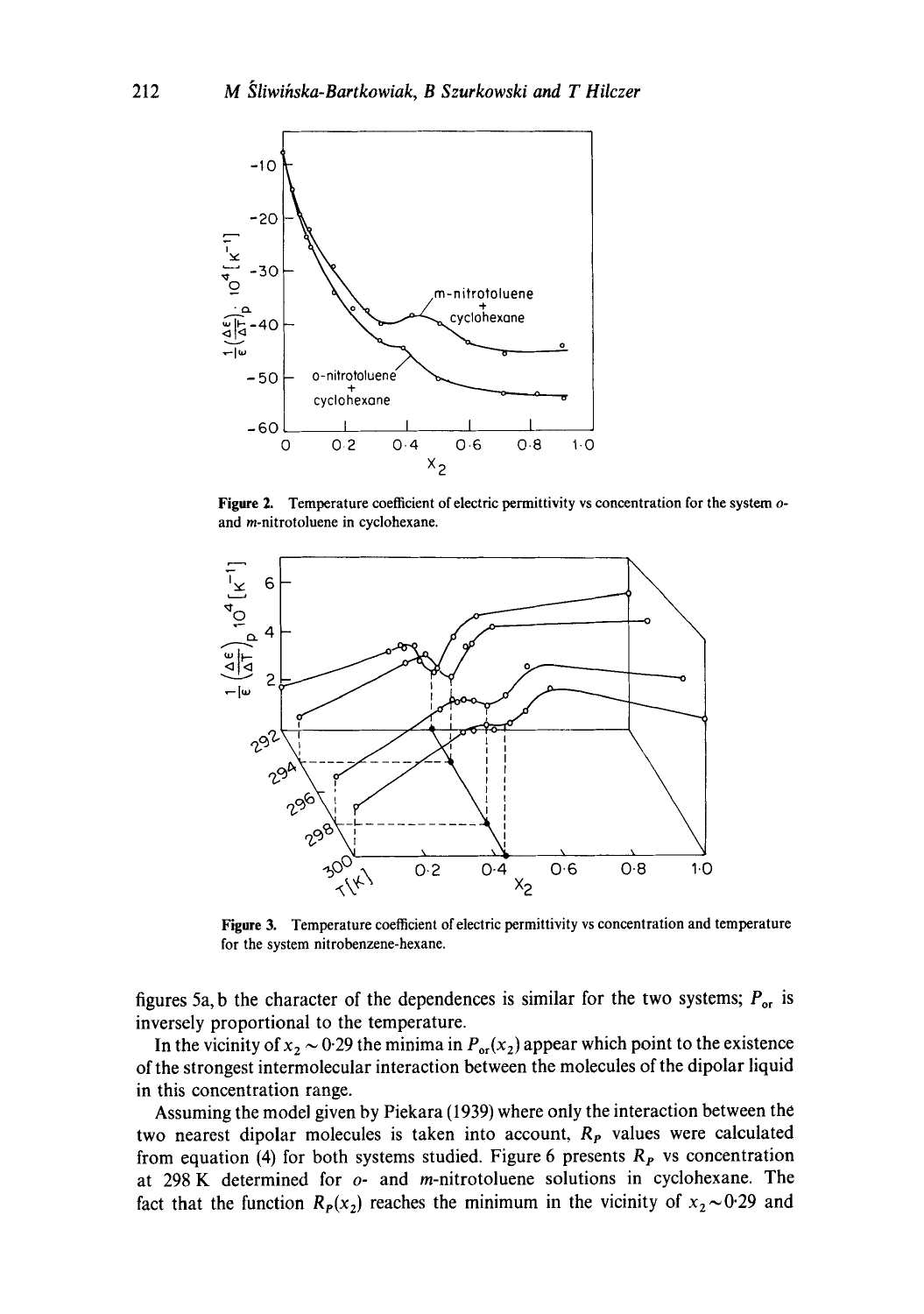

Figure 4. Temperature coefficient of electric permittivity vs concentration for the system bromobenzene-heptane.



**Figure 5.** Curve of dependence of orientational polarization  $P_{or}$  vs concentration at various temperatures for the system  $o$ -nitrotoluene (a) and *m*-nitrotoluene (b) in cyclohexane.

 $R_P$ <1 allows one to conclude that near this concentration the antiparallel dipoledipole coupling is the strongest. Above this concentration range  $R<sub>p</sub>(x<sub>2</sub>)$  increases which proves the existence of weaker interdipolar couplings. Lower  $R<sub>P</sub>$  values obtained for m-nitrotoluene solutions with cyclohexane prove that antiparallel dipole-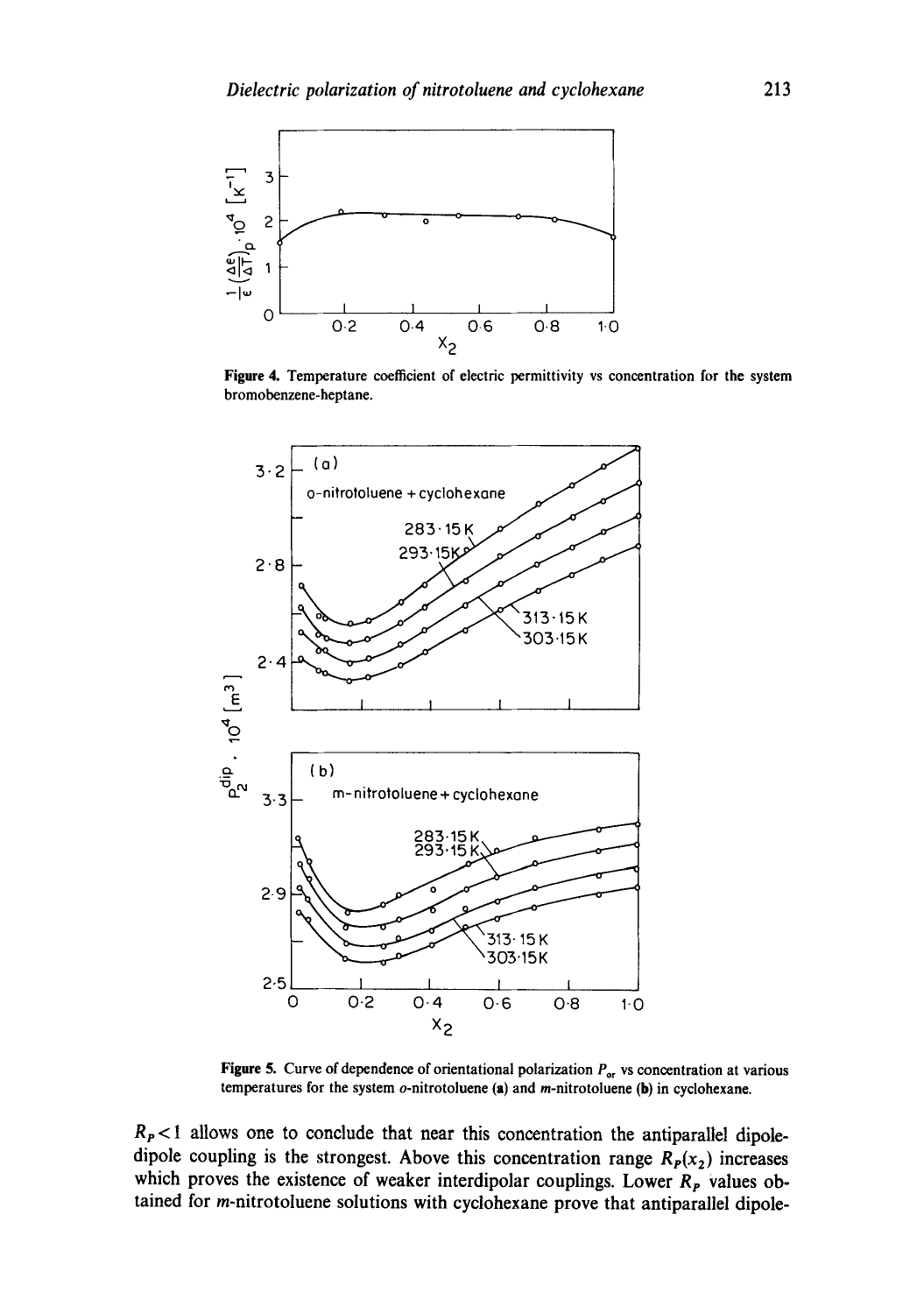

**Figure 6.** Plot orientational polarization factor  $R<sub>P</sub>$  vs concentration for the systems o- and m-nitrotoluene in cyclohexane.



**Figure 7.** Dipole-dipole coupling energy vs concentration for the systems  $o$ - and mnitrotoluene in cyclohexane.

dipole coupling is much stronger in this system which is a consequence of a greater dipole moment of m-nitrotoluene  $(13.93*10-30 \text{ C/m})$  while  $12.33*10-30 \text{ C/m}$  for onitrotoluene).

The interaction energy between two dipoles  $W$  is usually expressed in  $kT$  and are presented as a function of concentration of both the solutions studied. The energy  $W$ calculated from equation (2) with only the first term of Langevin function expansion taken into account, is presented in figure 7 for  $T = 298$  K. It is maximum at about  $x_2 \sim 0.29$  corresponds to the minimum of  $R_p(x_2)$  and illustrates the above conclusions. From the analysis performed, the range near  $x_2 \sim 0.29$  in both systems is a concentration region of particular kind of ordering chal acterized by the highest energy of antiparallel dipole-dipole coupling.

Similar conclusions have been obtained from analogous investigation for critical solutions of *o*-nitrotoluene in *n*-alkanes. Also, the minimum in  $R<sub>p</sub>(x<sub>2</sub>)$  observed at temperatures significantly higher than the critical temperature of these solutions was characteristic for the critical concentration (Sliwińska-Bartkowiak 1978).